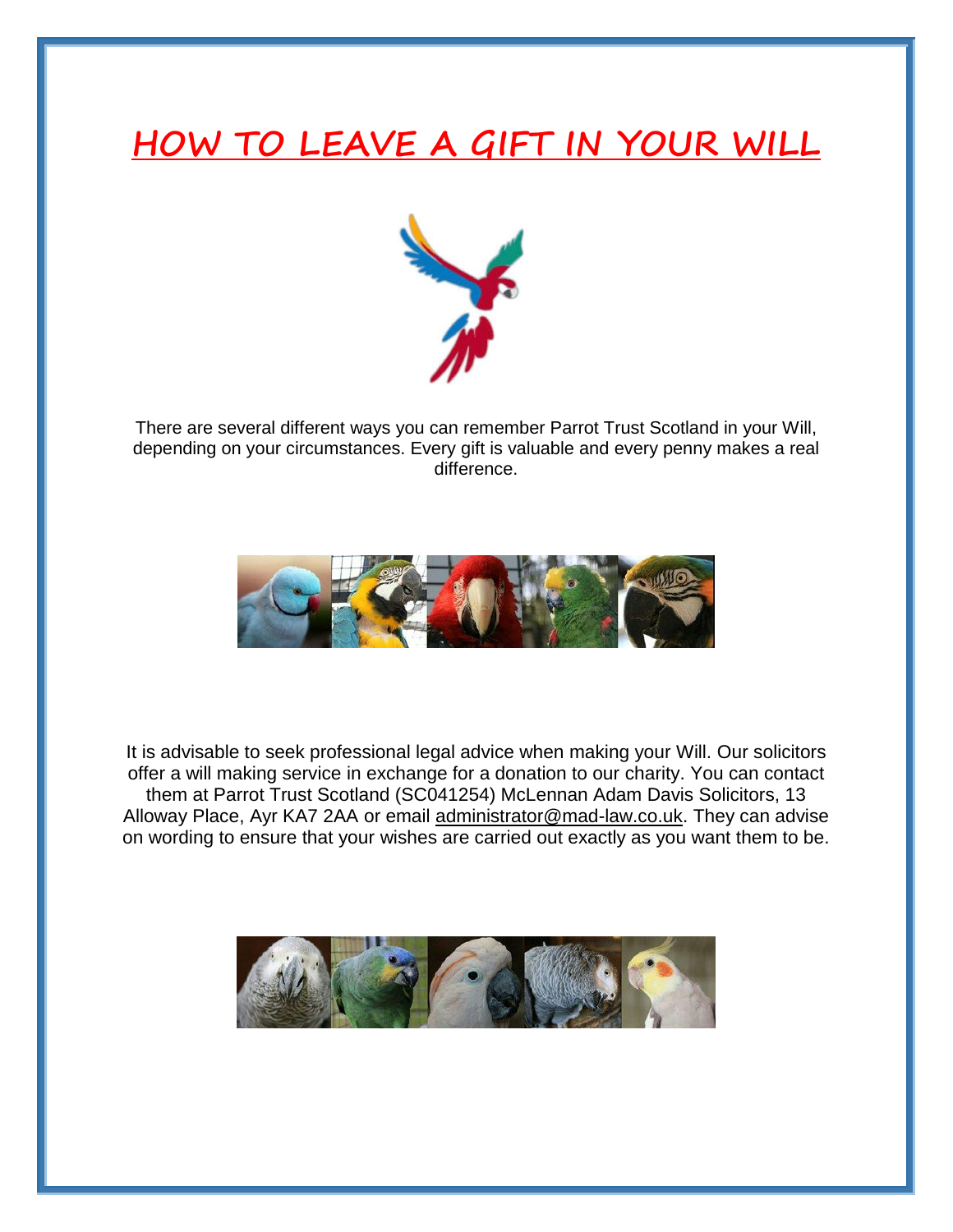## **LEAVE A SHARE OF YOUR ASSETS**

Some people leave a percentage of what is left of their assets - known as their 'estate' after they ensure that their family and loved ones have been taken care of.

This type of gift is known as a residuary gift and is easy to add to an existing Will without interfering with any specific sums you have left to family or friends. It also has the advantage that it will not be eroded in value by inflation over the years.

Here is an example of wording to use to leave a residuary gift:

*I leave my / X share(s) of my residuary estate for the Parrot Trust Scotland (SC041254), McLennan Adam Davis Solicitors, 13 Alloway Place, Ayr KA7 2AA absolutely for its general charitable purposes and I declare that the receipt of the treasurer or other proper officer for the time being shall be a sufficient discharge to my executors.*



#### **LEAVE A FIXED SUM OF MONEY**

You may wish to leave a stated sum of money. This kind of gift is known as a pecuniary gift.

Here is an example of wording to use to leave a pecuniary gift:

*I give free of inheritance tax £X to Parrot Trust Scotland (SC041254), McLennan Adam Davis Solicitors, 13 Alloway Place, Ayr KA7 2AA for its general charitable purposes and I* declare that the receipt of the treasurer or other proper officer for the time being shall *be a sufficient discharge to my executors.*